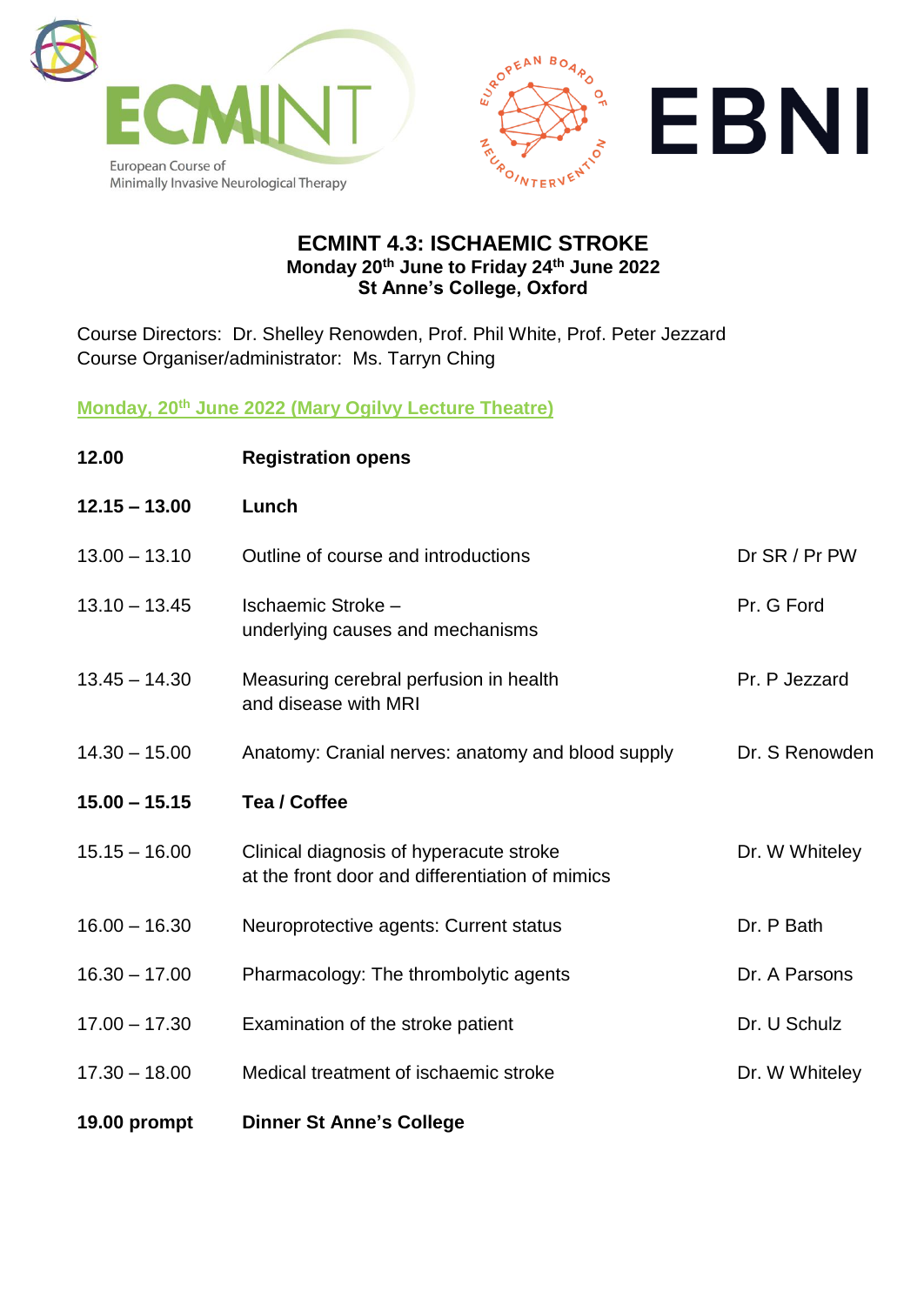





# **Tuesday, 21st June 2022 (Mary Ogilvy Lecture Theatre)**

| $08.30 - 09.00$ | Analysis and meta-analysis of thrombectomy stroke trials Pr. P White               |                 |
|-----------------|------------------------------------------------------------------------------------|-----------------|
| $09.00 - 09.45$ | Development of endovascular techniques                                             | Pr. P Machi     |
| $09.45 - 10.15$ | Triage of patients for thrombectomy                                                | Pr. P Mordasini |
| $10.15 - 10.45$ | Logistics of organizing acute thrombectomy<br>services drip and ship vs mothership | Pr. A Bonafe    |
| $10.45 - 11.00$ | <b>Tea / Coffee</b>                                                                |                 |
| $11.00 - 12.15$ | Tutorial A1 (see below list)                                                       |                 |
| $12.15 - 12.45$ | Penumbra concept: Time is brain                                                    | Pr. T Andersson |
| $12.45 - 13.45$ | Lunch                                                                              |                 |
| $13.45 - 15.00$ | Tutorial A2 (see below list)                                                       |                 |
| 15.00 - 15.30   | MRCLEAN : IV or no IV - that is the question                                       | Pr. C Majoie    |
| $15.30 - 15.45$ | Tea / Coffee                                                                       |                 |
| $15.45 - 17.00$ | Tutorial A3 (see below list)                                                       |                 |
| $17.00 - 17.40$ | MRCLEAN registry $1 -$ late presentation                                           | Pr. W Van Zwam  |
| $17.40 - 18.55$ | Formative quiz 1                                                                   |                 |
|                 |                                                                                    |                 |

**19.15 prompt Dinner St Anne's College**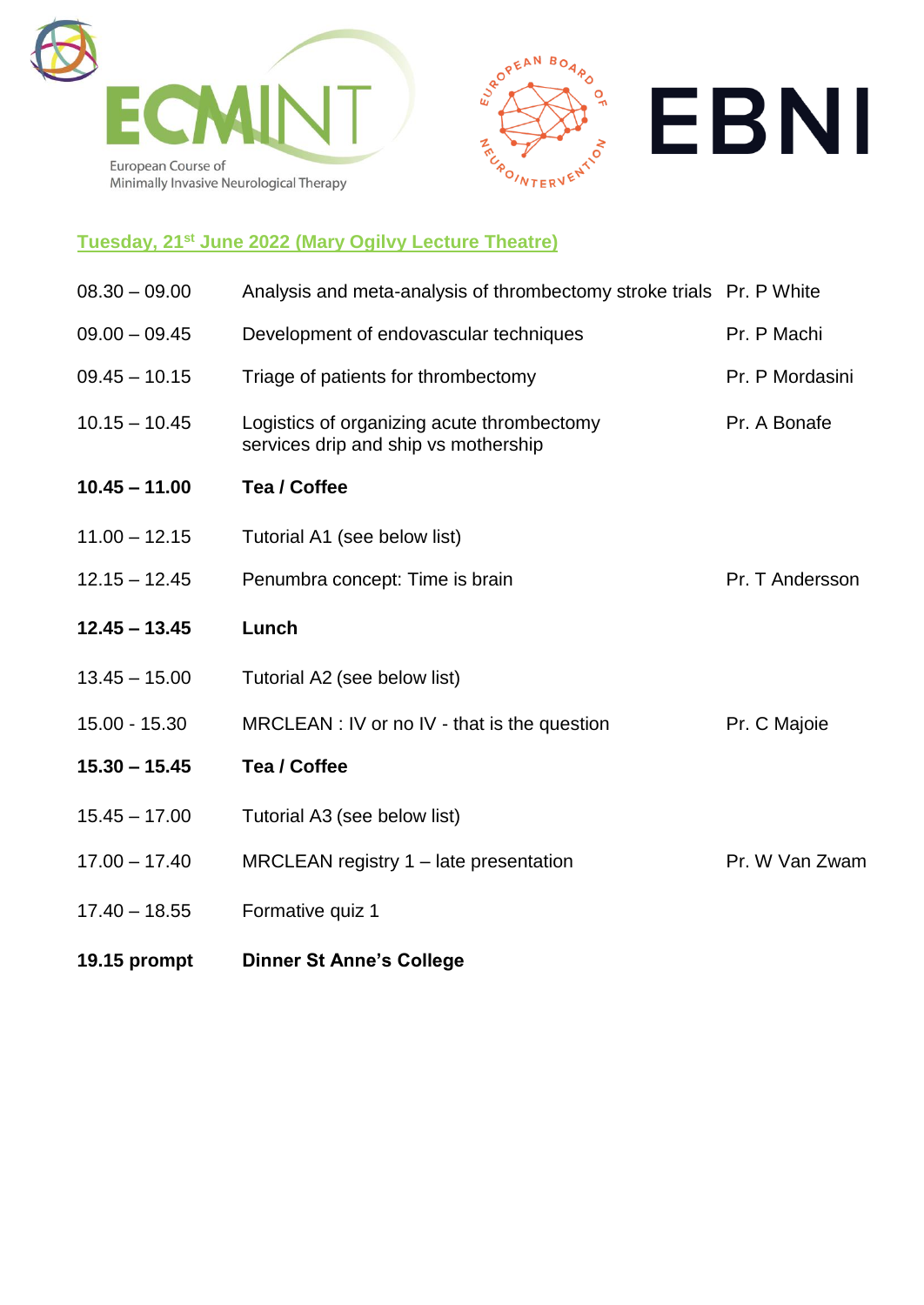





# **Wednesday, 22nd June 2022 (Mary Ogilvy Lecture Theatre)**

| 19.00           | Meet at lodge                                                    |                      |
|-----------------|------------------------------------------------------------------|----------------------|
| $17.45 - 18.05$ | MRCLEAN registry 2: heparin and antiplatelets                    | Pr. W Van Zwam       |
| $17.00 - 17.45$ | How to interpret statistical analysis in medical studies (TBC)   |                      |
| 16.30 - 17.00   | Intracranial stenosis; when to intervene                         | Pr. R Rothwell       |
| $15.15 - 16.30$ | Tutorial B2 (see below list)                                     |                      |
| $15.00 - 15.15$ | Tea / Coffee                                                     |                      |
| $13.45 - 15.00$ | Tutorial B1 (see below list)                                     |                      |
| $13.00 - 13.45$ | Lunch                                                            |                      |
| $11.45 - 13.00$ | Tutorial A5 (see below list)                                     |                      |
| $10.30 - 11.45$ | Tutorial A4 (see below list)                                     |                      |
| $10.15 - 10.30$ | <b>Tea / Coffee</b>                                              |                      |
| $09.40 - 10.15$ | Management/patient selection of<br>acute vertebra-basilar stroke | Pr. M Psychogios     |
| $09.10 - 09.40$ | Arterial occlusion and collateral pathways part 1                | Dr. R Lenthall       |
| $08.30 - 09.10$ | Endovascular strategies for thrombectomy                         | Dr M Holtmannspotter |

**19.30 Dinner at Cherwell Boathouse**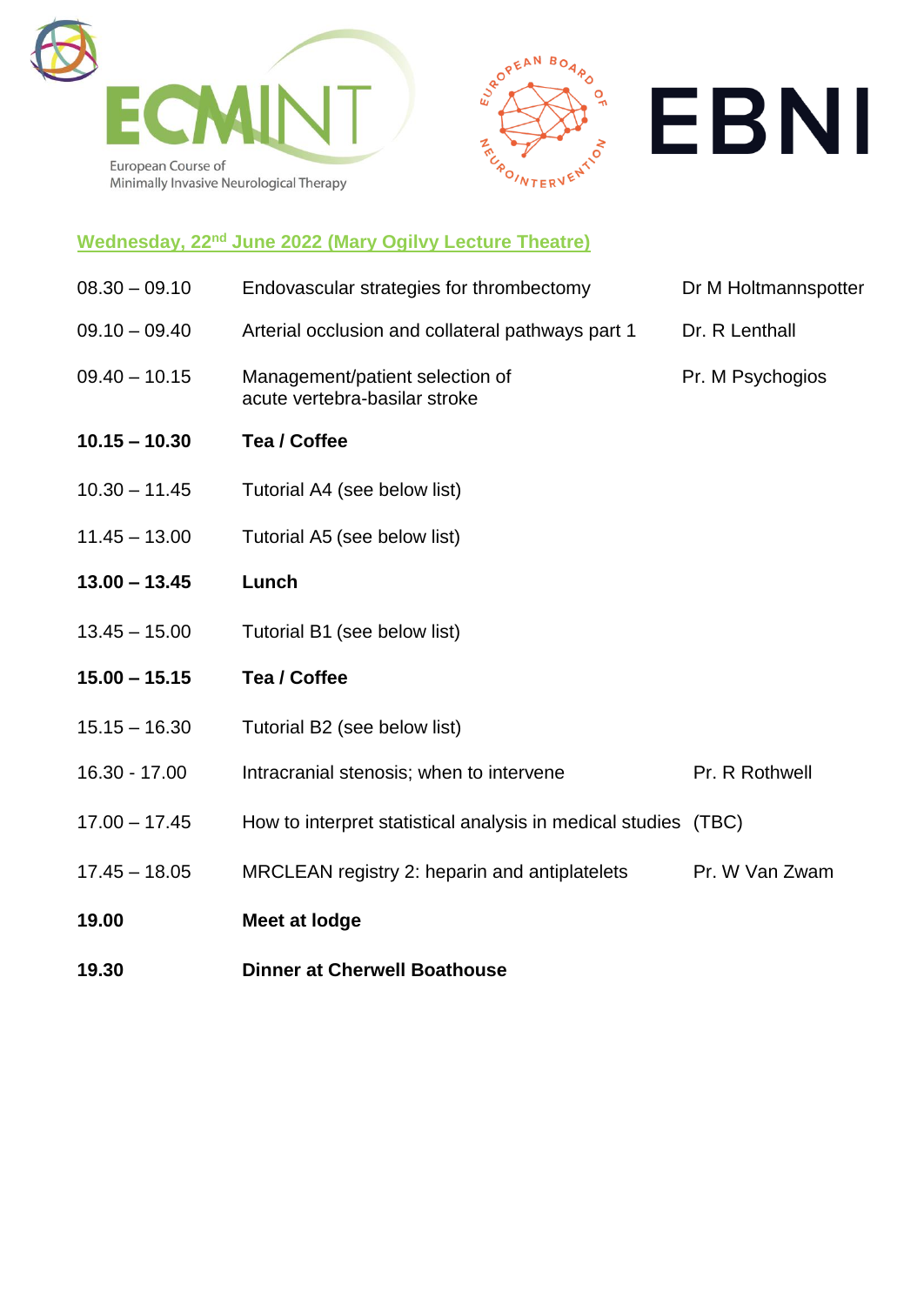





# **Thursday, 23rd June 2022 (Mary Ogilvy Lecture Theatre)**

| $08.30 - 09.00$ | Cause of clot resistance and futile thrombectomy                                                                             | Pr. T Andersson |
|-----------------|------------------------------------------------------------------------------------------------------------------------------|-----------------|
| $09.00 - 09.45$ | Anaesthesia in thrombectomy: best practice                                                                                   | Pr. M Rasmussen |
| $09.45 - 10.15$ | Thrombus histology: implications for thrombectomy                                                                            | Pr. S de Meyer  |
| $10.15 - 10.30$ | Tea / Coffee                                                                                                                 |                 |
| $10.30 - 11.00$ | Medical management of extra-cranial<br>artery stenosis/dissection                                                            | Pr. H Markus    |
| $11.00 - 11.45$ | CAS or CEA? Update & is there anything new?                                                                                  | Dr. P Spoorns   |
| $11.45 - 13.00$ | Tutorial B3 (see below list)                                                                                                 |                 |
| 13.00 - 13.45   | Lunch                                                                                                                        |                 |
| 13.45 - 15.00   | Tutorial B4 (see below list)                                                                                                 |                 |
| $15.00 - 15.15$ | Tea / Coffee                                                                                                                 |                 |
| $15.15 - 16.30$ | Tutorial B5 (see below list)                                                                                                 |                 |
| $16.30 - 17.15$ | Understanding CT Perfusion and its application<br>to patient selection for thrombectomy:<br>Differentiation of stroke mimics | Pr. B Velthuis  |
| $17.15 - 18.45$ | <b>Formative Quiz 2</b>                                                                                                      |                 |

**19.00 prompt Dinner St Anne's College**